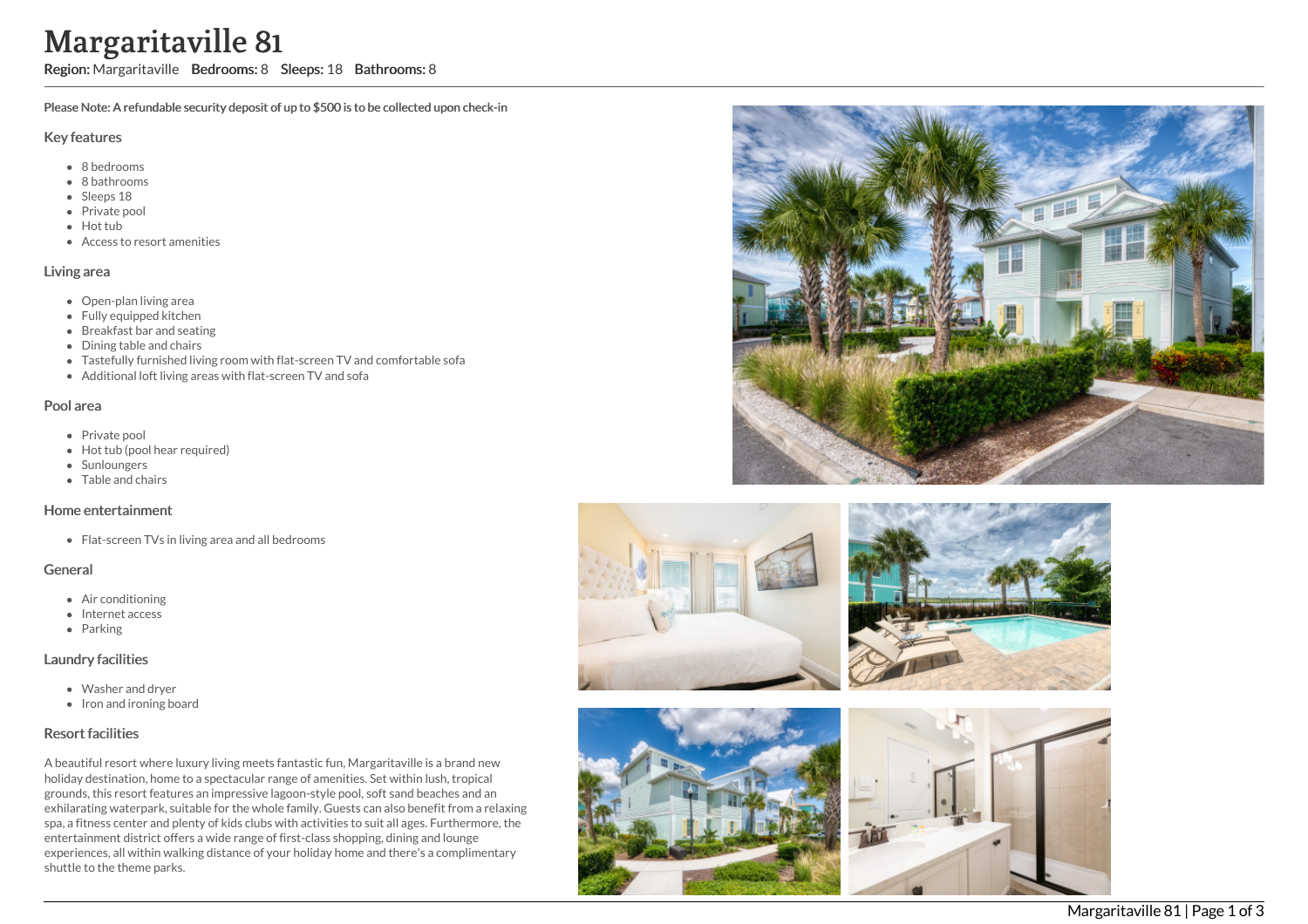# Places of interest

- Disney World 5.1 miles
- Universal Studios 16.7 miles
- Sea World 11.7 miles
- Orlando International Airport 24.5 miles